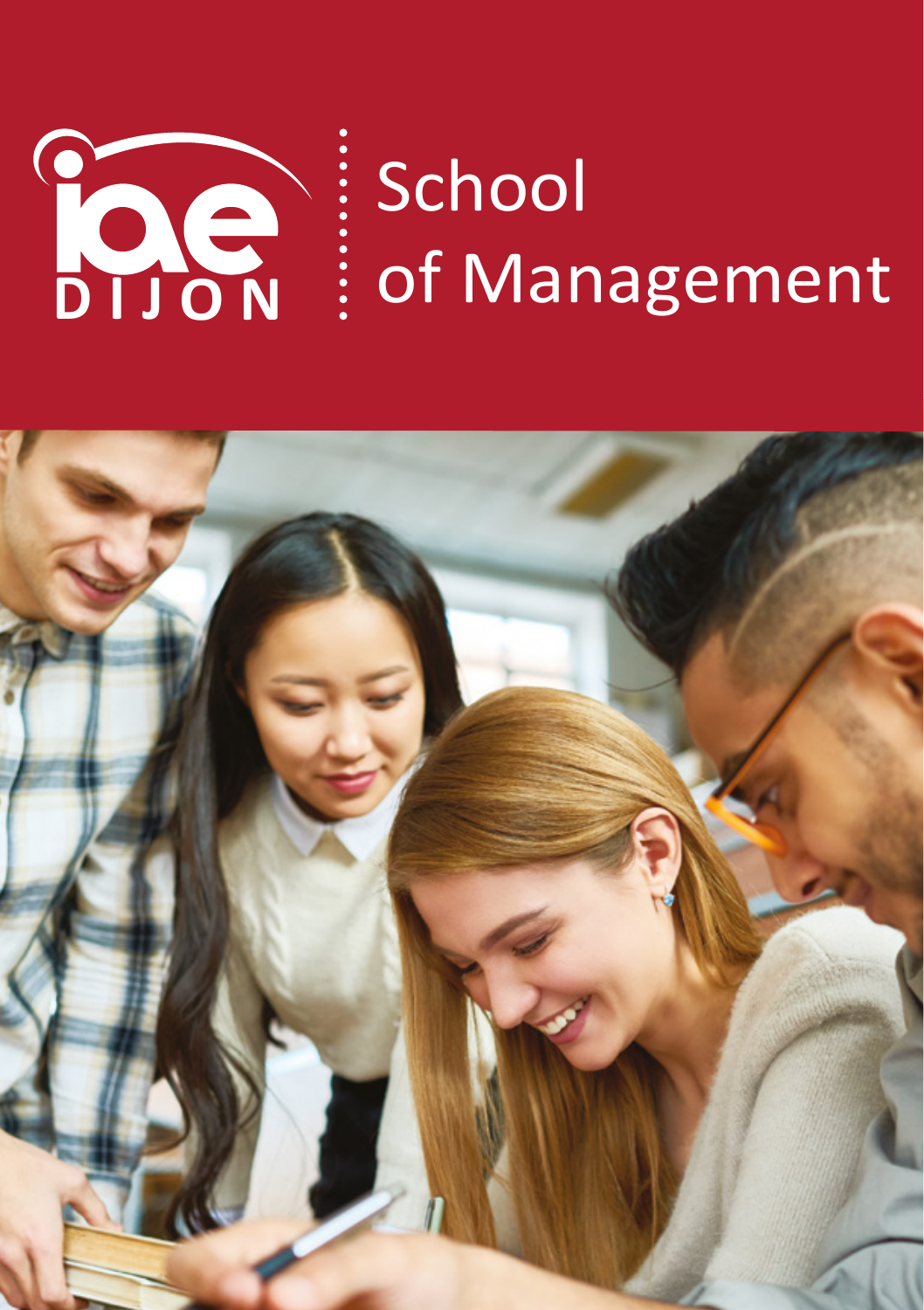

## **|DEAN'S WELCOME**

Our school of management is part of the University of Burgundy, located in the city of Dijon with an exceptional campus. The IAE (Institute of Business Management) of Dijon offers quality teaching (Bachelor, Master, Doctorate) elaborated by our pedagogical experts, and in close collaboration with stakeholders of the professional world.

With the values of public service at heart, we advocate for social inclusion, equality of chances for everyone, and allow professional insertion and evolution for all our graduate students.

All our professors-researchers are members of the CREGO (Center for Research in Organisations Management).

The IAE DIJON benefits from its international outreash thanks to strong partneships with universities all around the world. We offer various opportunities for international mobility.

Over 90% of our graduate students find a job in the 6 months following the end of their studies at the IAE\*. Let your talents shine at IAE DIJON and be a part of our adventure : you'll never «work» alone!

**Samuel Mercier,** Dean of IAE DIJON

\*Survey conducted in June 2019

## **|KEY FIGURES**



**1 000** students **220** students enrolled in work-linked training **7 000**

graduates



## **|WHY STUDY AT IAE DIJON SCHOOL OF MANAGEMENT?**

#### **PROFESSIONALIZATION**

IAE DIJON's philosophy is set

on 'teaching-research-business'. With this philosophy in mind, the school provides students with numerous opportunities to interact with the professional domain through internships, work-linked training, company missions, classes taught by professionals, sponsorships, etc.

#### **INTERNATIONAL ASPECT**

In order to meet the challenges of globalisation, today's management professionals must be able to adapt to the multicultural environment of the business world. IAE DIJON accords great importance to the international aspect of its educational offering. Students have the possibility of going abroad for part of their studies in one of IAE DIJON's many partner universities (Germany, China, Spain, Norway, Poland, Switzerland, Taiwan, Japan, South Korea…).

## **RESEARCH**



IAE DIJON School of Management's permanent professors are all part of the CREGO (Organizational management research centre) – a manifestation of their desire to be at the forefront of research. The CREGO and its members are highly interested in the needs and preoccupations of companies, and their work centres on the issues relative to the study of management.

## Network IAE FRANCE

IAE DIJON School of Management is part of the IAE FRANCE's network of **36** schools. It is the largest network of management training schools in France with **50 000** current students and **500 000** graduates.

For more information: **www.iae-france.fr**

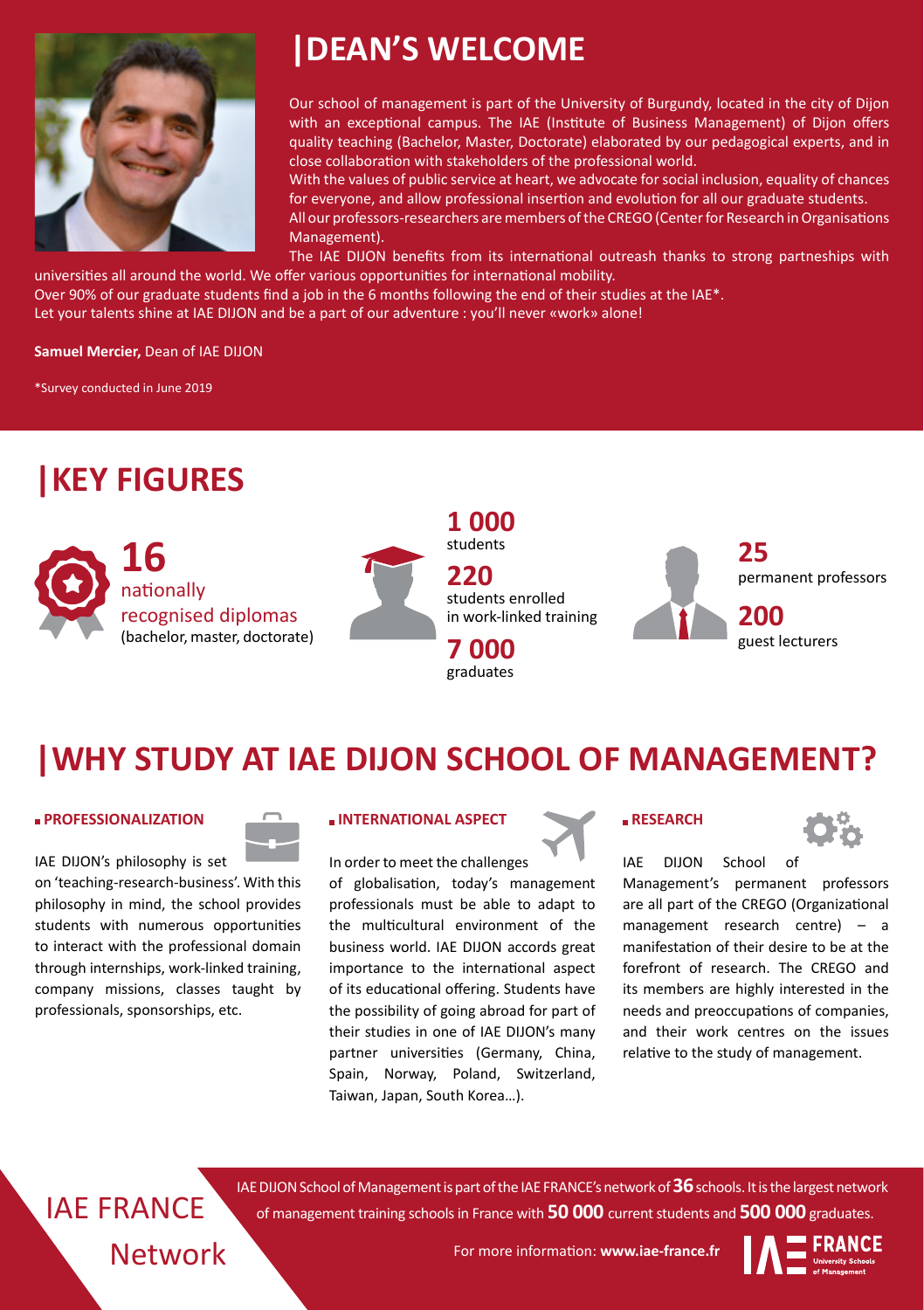# **|ADMISSION**

### **ERASMUS STUDENTS**

The Erasmus program is designed for students in the EU who are studying at a university that has signed a bilateral agreement with IAE DIJON.

### For more information:

http://en.u-bourgogne.fr/admission/erasmus-students.html

### **EXCHANGE STUDENTS FROM A PARTNER UNIVERSITY**

This program is designed for students residing outside the EU and who are studying at a university that has signed a partnership agreement with IAE DIJON.

For more information: http://en.u-bourgogne.fr/admission/exchange-students.html

### **INDIVIDUAL STUDENTS**

This formula allows international applicants who have not validated a year of study at a French post-secondary institution to study at IAE DIJON without an exchange program. Depending on nationality, country of residence and intended program, the applicant can sign up using one of the following websites:

**Pôle Relations Internationales de l'Université de Bourgogne**: http://en.u-bourgogne.fr/admission

- **Campus France: www.campusfrance.org**
- **Parcoursup**: www.parcoursup.fr

**Ministère de l'Enseignement Supérieur et de la Recherche**: http://www.enseignementsup-recherche.gouv.fr

### For more information:

http://en.u-bourgogne.fr/admission/degree-seekingstudents.html

### **LANGUAGE REQUIREMENTS**

**Foreign applicants for teachings in French** are recommended to have a **B2 level** of French to attend classes at IAE DIJON. **Foreign applicants for teachings in English** are recommended to have a **B2 level** of English to attend classes at IAE DIJON.

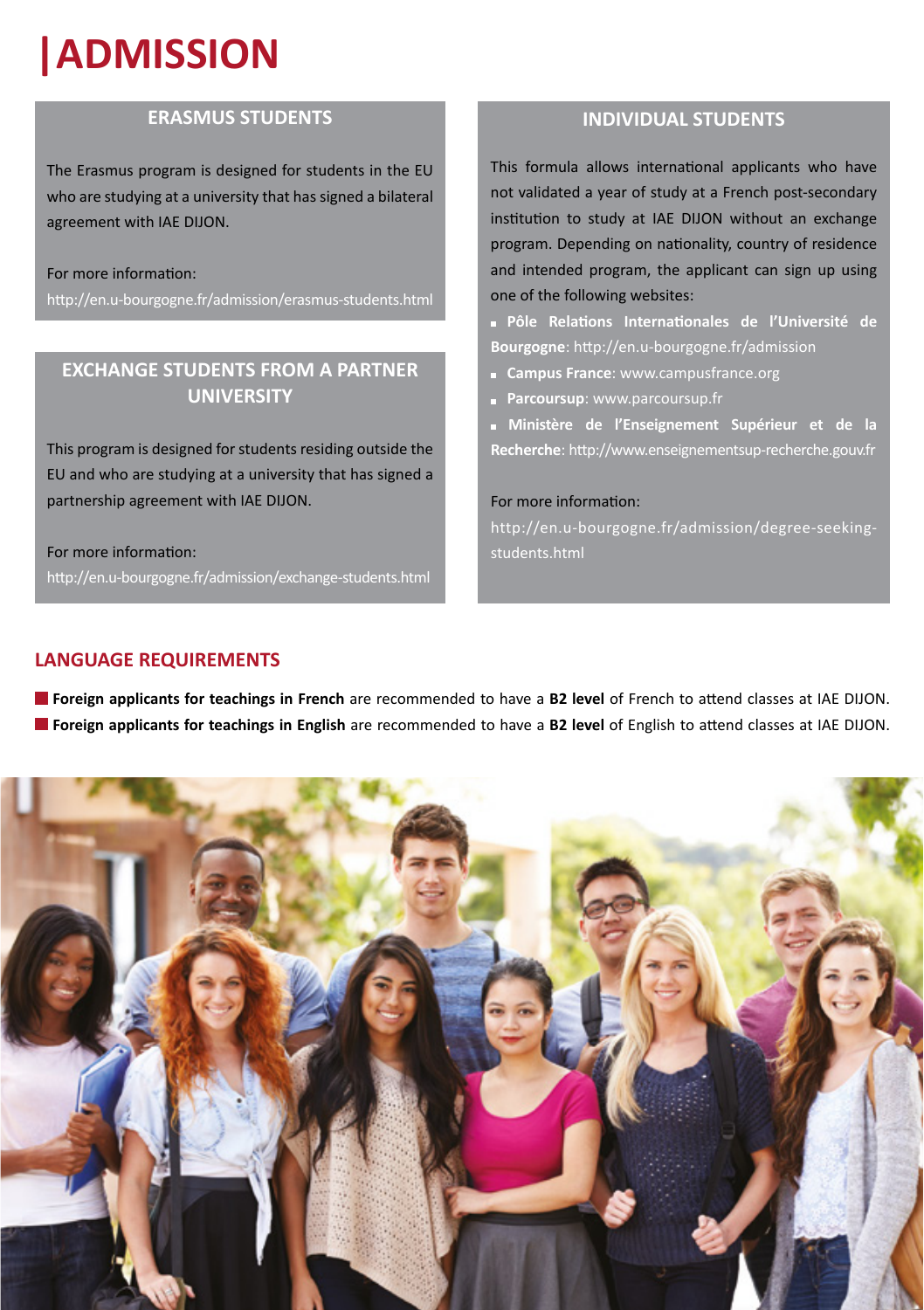## **|OUR PROGRAMS**

| <b>BACHELOR'S DEGREES</b>                          | LANGUAGE       |                           |
|----------------------------------------------------|----------------|---------------------------|
| Management                                         | L1<br>L2       | <b>TIEK</b>               |
|                                                    | L <sub>3</sub> | With teachings in English |
|                                                    |                |                           |
| <b>MASTER'S DEGREES</b>                            |                | Language                  |
| <b>Management Accounting</b>                       | M1             | <b>TIEK</b>               |
|                                                    | M <sub>2</sub> | With teachings in English |
| Finance                                            | M1             | <b>TIE</b>                |
|                                                    | M <sub>2</sub> | With teachings in English |
| Human Resources Management                         | M1             | <b>TIEK</b>               |
|                                                    | M <sub>2</sub> | With teachings in English |
| International Master in Business<br><b>Studies</b> | M1             | ¥K                        |
|                                                    | M <sub>2</sub> | Totally taught in English |

### **DOCTORAL PROGRAM**

The Doctoral program of IAE DIJON School of Management leads to the defense of a PhD in Management after 3-4 years of study. Considering the number of prizes awarded to doctoral students trained at IAE DIJON, it is one of the leading doctoral programs in Organizational Management in France. Support for this program is provided by the CREGO research centre.

The CREGO is affiliated with the DGEP doctoral school, in charge of the training programs and administrative support for doctoral students.

Doctoral research is structured around four major areas:

- **Marketing**
- **Finance and Corporate Governance**
- **Accounting, Auditing and Controlling**
- Human Resources Management and Corporate Social Responsibility



### **EXAMPLES OF THE JOBS HELD BY OUR GRADUATES**

- Controller/Management Accountant
- Auditor
- Human Resources Manager
- Accountant
- Design Manager
- **Product Manager**

### **COMPANIES THAT HAVE HIRED OUR GRADUATES**

- Alstom
- Carrefour
- Essilor
- Faurecia
- General Electric
- KPMG
- **Michel et Augustin**
- Seb
- **Stanley Black & Decker**
- Valeo
- Vallourec
- POLE D'ECONOMIE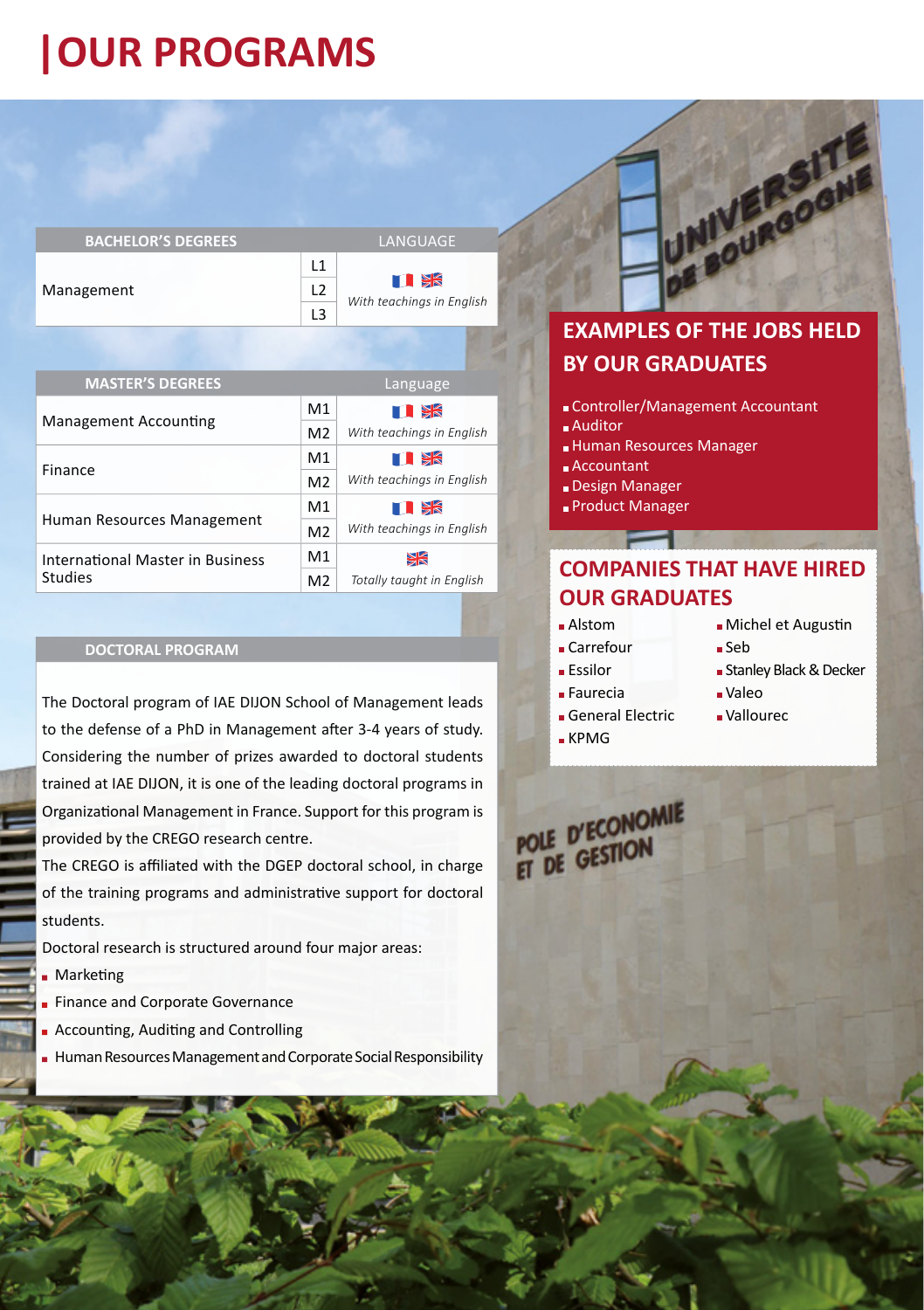## **|LIFE IN DIJON AND BURGUNDY**



## **CULTURAL HERITAGE**

The city of Dijon is located in the Bourgogne-Franche-Comté region which is home to a large number of accessible chateaux and other historical monuments such as the Château de Guédelon, the Palais des Ducs, the Hospices de Beaune and the Abbaye de Cluny.

### WINE AND FOOD

Burgundy has a wonderful reputation for its wine and culinary specialties. Blackcurrant liqueur, gingerbread, epoisses cheese, snails and Dijon mustard are just some of the delicious things you can sample. You can also enjoy a visit to the Côte de Nuits and the Côte de Beaune wine making areas where you can visit the wineries and discover Burgundy's grand cru wines.





## LANDSCAPES

Burgundy has a variety of remarkable natural sites: forests, cliffs, waterfalls, caves, etc.

## COST OF LIVING

| Rent of a student room at CROUS<br>(per month) | 213 - 341€ |  |
|------------------------------------------------|------------|--|
| Menu in a student restaurant<br>(CROUS)        | 3,25€      |  |
| Fast food menu                                 | 10€        |  |
| Restaurant                                     | 15 - 50€   |  |
| A cup of coffee at a café                      | 1,50€      |  |
| A french baguette                              | 1,10€      |  |
| A croissant                                    | 0,90€      |  |
| Shopping cart for 1 week                       | 50€        |  |
| <b>Bus/Tram ticket</b>                         | 1,20€      |  |
| A movie ticket                                 | 5,50€      |  |



## HOUSING

Individual rooms or studios are available for foreign students in equipped apartments or student residences on the campus.

For more information: **http://www.crous-dijon.fr/international**

## UNIVERSITY HEALTH CENTRE

The University health centre is located on the campus and gives students the opportunity to consult doctors from various specialties free of charge.

## SPORT

The University's Sports Service (SUAPS) organizes optional, non-competitive sport activities for all levels on an annual, seasonal, or occasional basis. Students join for free, and it allows them to access 50 different sport activities (swimming, dance, gymnastics, outdoor sports, individual sports, racquet sports, team sports, combat sports). All the activities offered by the SUAPS are accessible for the disabled, and handi-sport activities are occasionally offered.